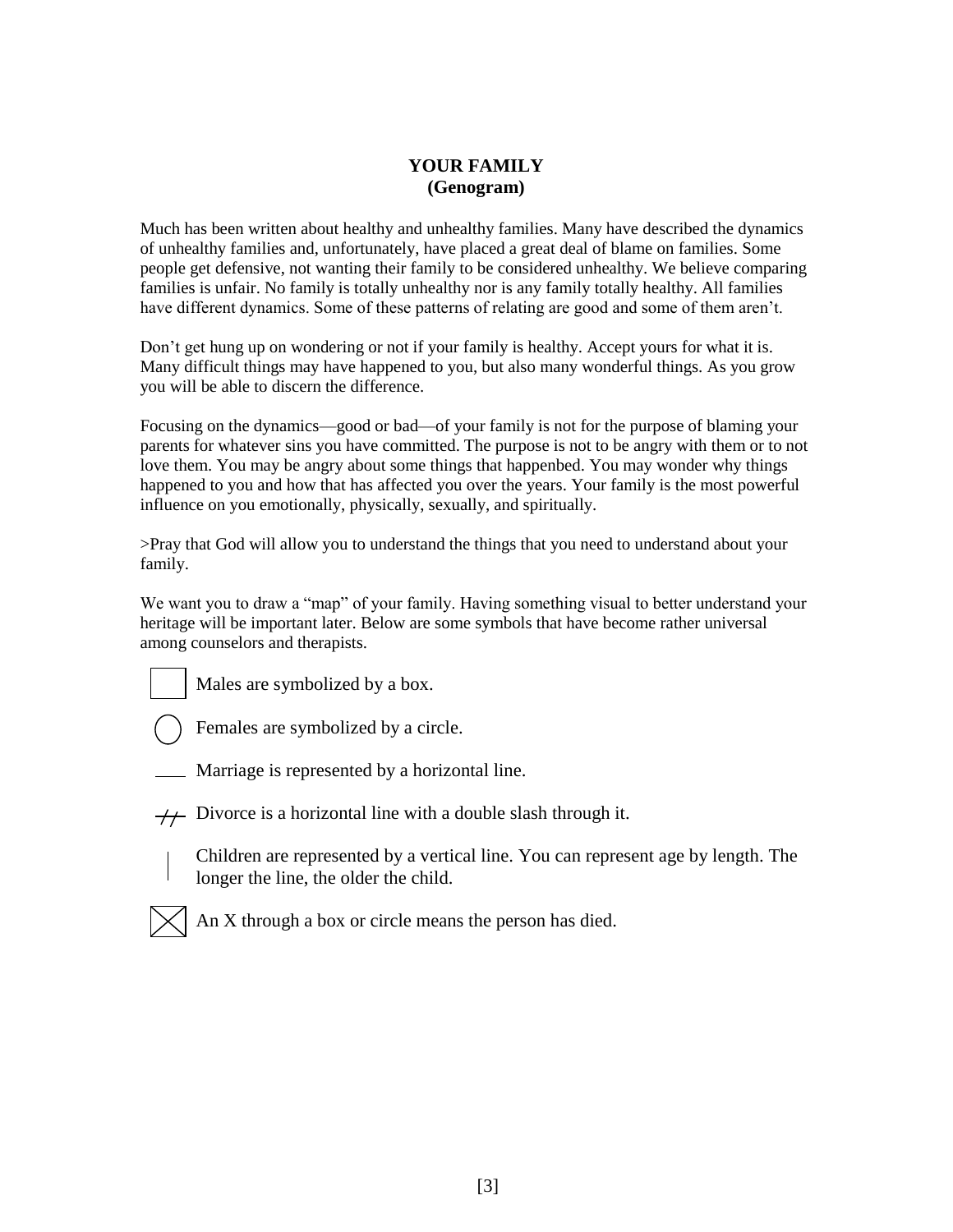Below is a map of a family just to give you an idea of what a family looks like visually using these symbols.



The symbols at the top left represent Bill's father and mother, who are still married and living. A younger brother is represented by the shorter vertical line extending down from the horizontal line that connects the parents. By the diagram you can see a brother has been divorced once. His current wife was also divorced and has two daughters from that marriage. A brother and his wife also have one son from their marriage.

Mary's parents are represented by the symbols at the top right. Mary has a twin sister and an older brother. You will notice that they each are married and have children.

Finally, in the middle of the diagram you will see that Bill and Mary have three children. Two boys and one girl.

Now it is time for you to diagram your family. Don't worry if this is not perfect. Draw out a map of your family using the symbols given on the front of this page on the purple sheet that is titled your family (genogram). We would also like you to include the following on your map.

- Names and ages of immediate family (put name below symbol age inside symbol)
	- o Biological: father, mother, siblings
	- o Nonbiological: father, mother, siblings
- If married when and for how long: put these numbers on lines between you and your spouse
- Your children: include their ages. Remember, the longer the line the older the child.
- Divorced or separated and when: put these numbers on line between you and your spouse.
- Any significant extended family members include their name and ages (grandparents, uncles, aunts, cousins)
- Deaths when and who: put an X over the symbol include date of death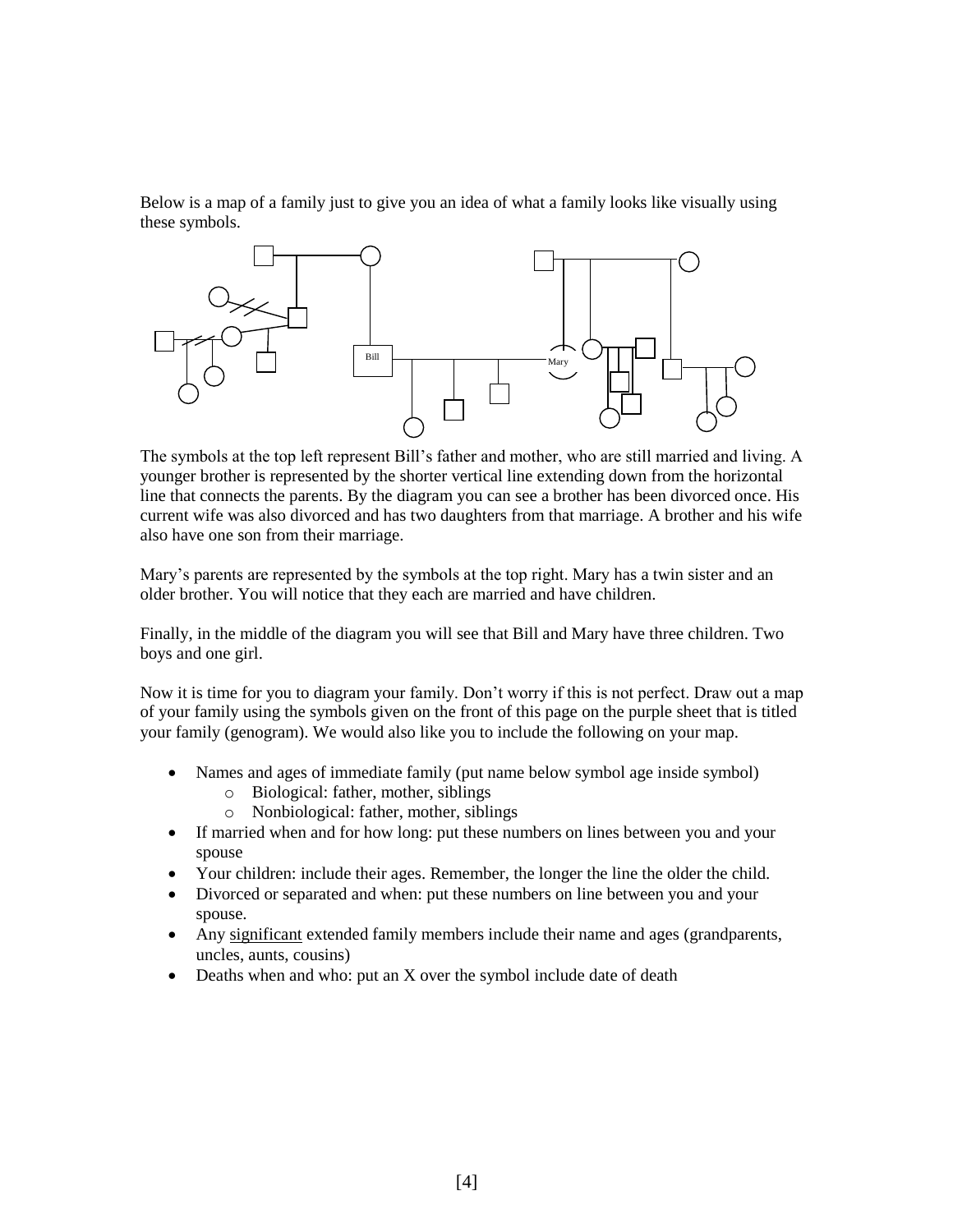